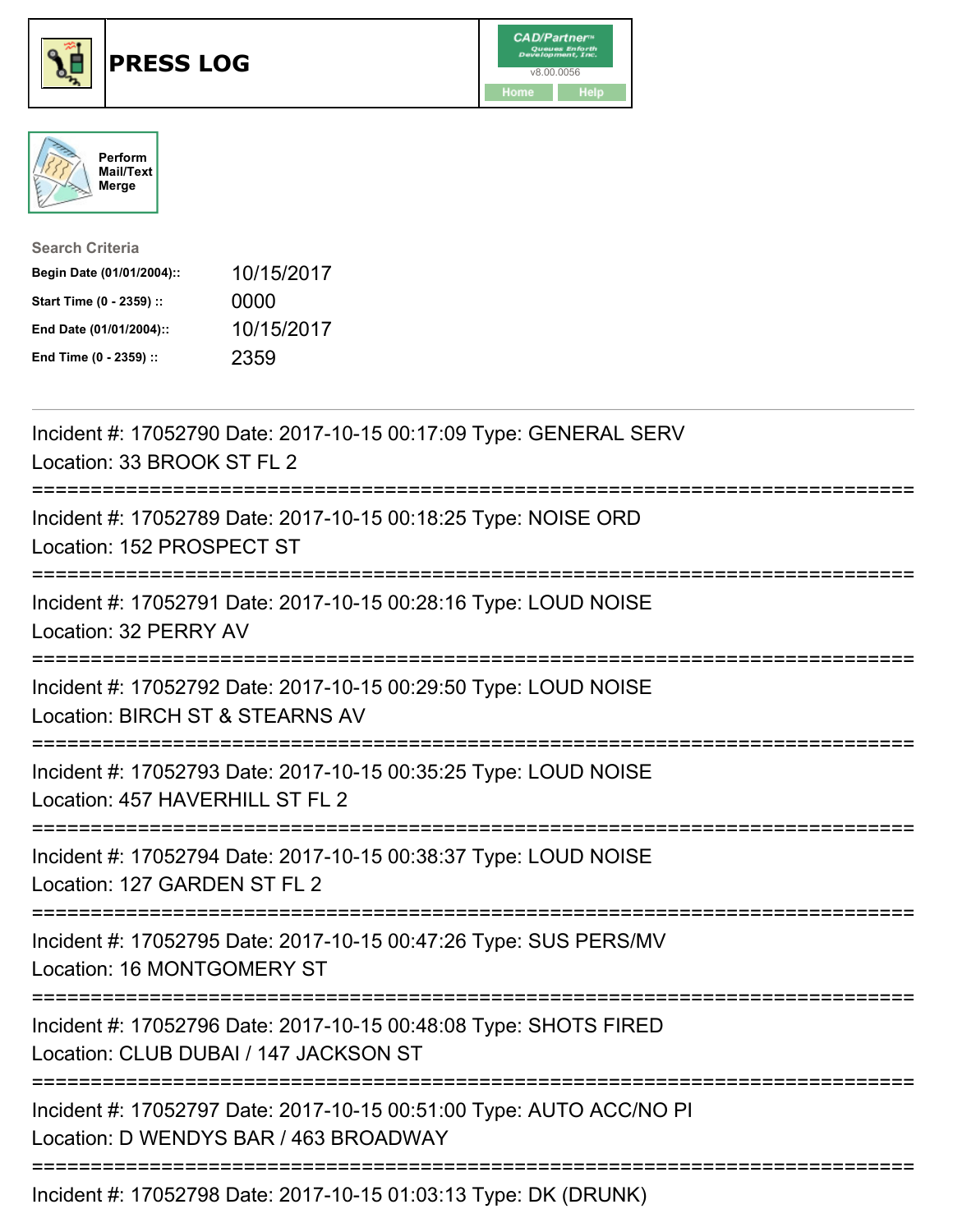| Location: ADVANCED AUTO PARTS / 183 BROADWAY<br>==============================                                                                                             |
|----------------------------------------------------------------------------------------------------------------------------------------------------------------------------|
| Incident #: 17052799 Date: 2017-10-15 01:31:03 Type: AUTO ACC/NO PI<br>Location: LAWRENCE ST & LEXINGTON ST                                                                |
| Incident #: 17052800 Date: 2017-10-15 01:56:20 Type: NOISE ORD<br>Location: 234 BAILEY ST<br>======================================<br>----------------------------------- |
| Incident #: 17052801 Date: 2017-10-15 01:57:00 Type: NOISE ORD<br>Location: 48 WARREN ST                                                                                   |
| Incident #: 17052802 Date: 2017-10-15 02:00:09 Type: CK WELL BEING<br>Location: ANIMAL COMPLAINT / 17 HAMLET ST                                                            |
| Incident #: 17052803 Date: 2017-10-15 02:16:32 Type: AUTO ACC/PI<br>Location: TOW / 132 HIGH ST                                                                            |
| Incident #: 17052804 Date: 2017-10-15 02:20:23 Type: NOISE ORD<br>Location: BIRCH ST & STEARNS AV                                                                          |
| Incident #: 17052805 Date: 2017-10-15 02:20:58 Type: NOISE ORD<br>Location: BROADWAY & HAVERHILL ST                                                                        |
| Incident #: 17052806 Date: 2017-10-15 02:21:21 Type: DISORDERLY<br>Location: 7 OR 8 RESERVOIR TER                                                                          |
| Incident #: 17052807 Date: 2017-10-15 02:29:48 Type: NOISE ORD<br>Location: 109 OLIVE AV                                                                                   |
| Incident #: 17052808 Date: 2017-10-15 02:31:43 Type: M/V STOP<br>Location: TOW / AMESBURY ST & COMMON ST                                                                   |
| Incident #: 17052809 Date: 2017-10-15 02:32:05 Type: NOISE ORD<br>Location: SARATOGA ST & STEARNS AV                                                                       |
| Incident #: 17052810 Date: 2017-10-15 02:39:34 Type: NOISE ORD<br>Location: 26 LAKE ST FL 1                                                                                |
| Incident #: 17052811 Date: 2017-10-15 02:42:14 Type: DISTURBANCE<br>Location: 109 OLIVE AV                                                                                 |
| Incident #: 17052812 Date: 2017-10-15 02:45:36 Type: DISORDERLY                                                                                                            |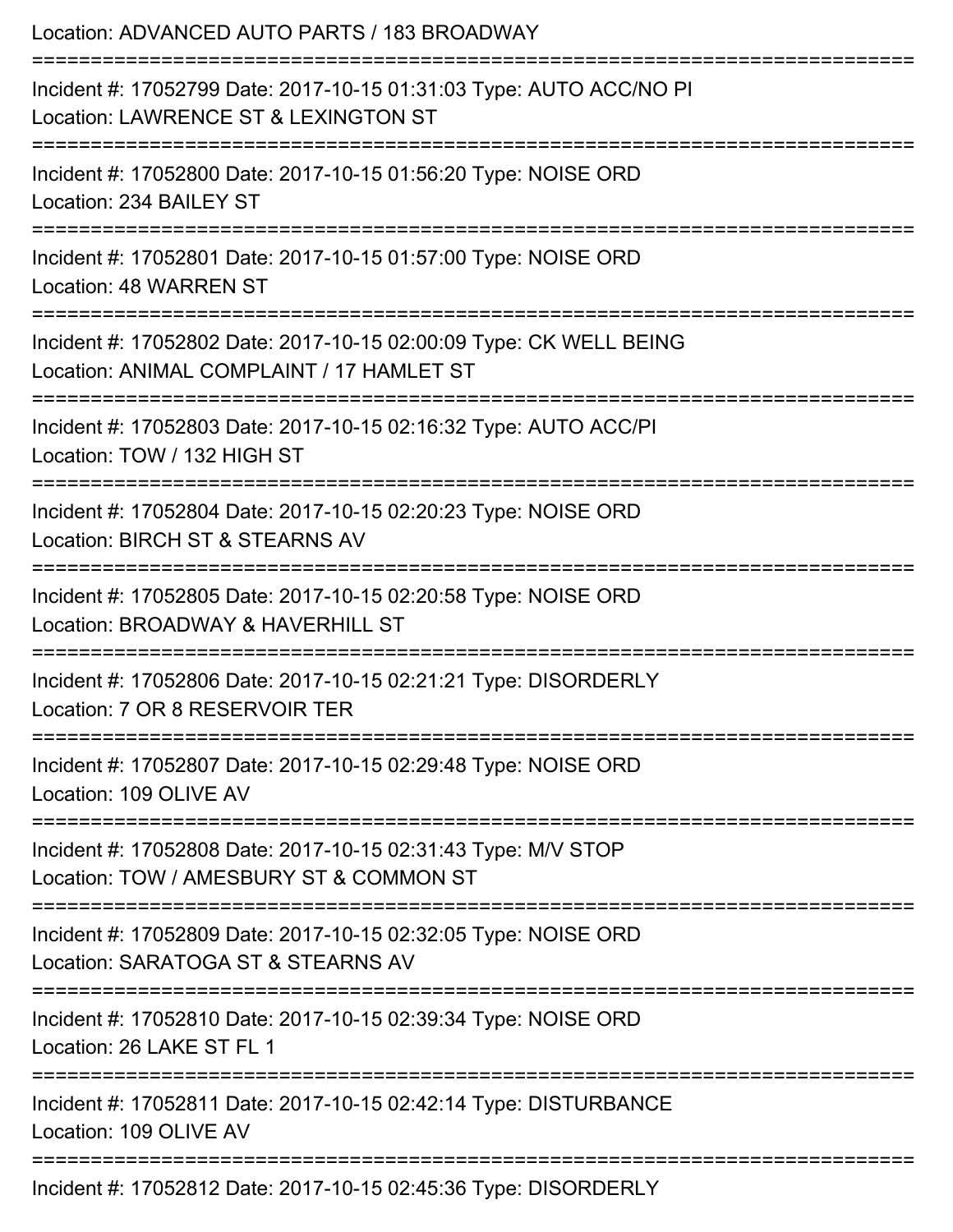| Incident #: 17052813 Date: 2017-10-15 02:55:24 Type: LARCENY/PAST<br>Location: CUMBERLAND FARMS / 320 S BROADWAY |
|------------------------------------------------------------------------------------------------------------------|
| Incident #: 17052814 Date: 2017-10-15 03:00:35 Type: UNWANTEDGUEST<br>Location: SEVEN ELEVEN / 370 BROADWAY      |
| Incident #: 17052815 Date: 2017-10-15 03:04:46 Type: M/V STOP<br><b>Location: CROSS ST</b>                       |
| Incident #: 17052816 Date: 2017-10-15 03:07:35 Type: M/V STOP<br>Location: HAVERHILL ST & WHITE ST               |
| Incident #: 17052817 Date: 2017-10-15 03:10:29 Type: NOISE ORD<br>Location: ARREST / 42 BEACON AV                |
| Incident #: 17052818 Date: 2017-10-15 03:13:11 Type: NOISE ORD<br>Location: BIRCH ST & STEARNS AV                |
| Incident #: 17052819 Date: 2017-10-15 03:22:59 Type: SHOTS FIRED<br><b>Location: 1 BUNKERHILL ST</b>             |
| Incident #: 17052820 Date: 2017-10-15 03:28:36 Type: NOISE ORD<br>Location: 525 ESSEX ST                         |
| Incident #: 17052821 Date: 2017-10-15 03:29:46 Type: DOMESTIC/PROG<br>Location: 107 GARDEN ST #3R                |
| Incident #: 17052822 Date: 2017-10-15 03:57:32 Type: DOMESTIC/PROG<br>Location: 107 GARDEN ST #3R                |
| Incident #: 17052823 Date: 2017-10-15 04:03:58 Type: M/V STOP<br>Location: GRAFTON ST & WINTHROP AV              |
| Incident #: 17052824 Date: 2017-10-15 04:06:31 Type: DISTURBANCE<br>Location: 12 WILLOUGHBY ST FL 2              |
| Incident #: 17052825 Date: 2017-10-15 04:16:58 Type: NOISE ORD<br>Location: BELLEVUE ST & HAVERHILL ST           |
| Incident #: 17052826 Date: 2017-10-15 04:17:19 Type: NOISE ORD                                                   |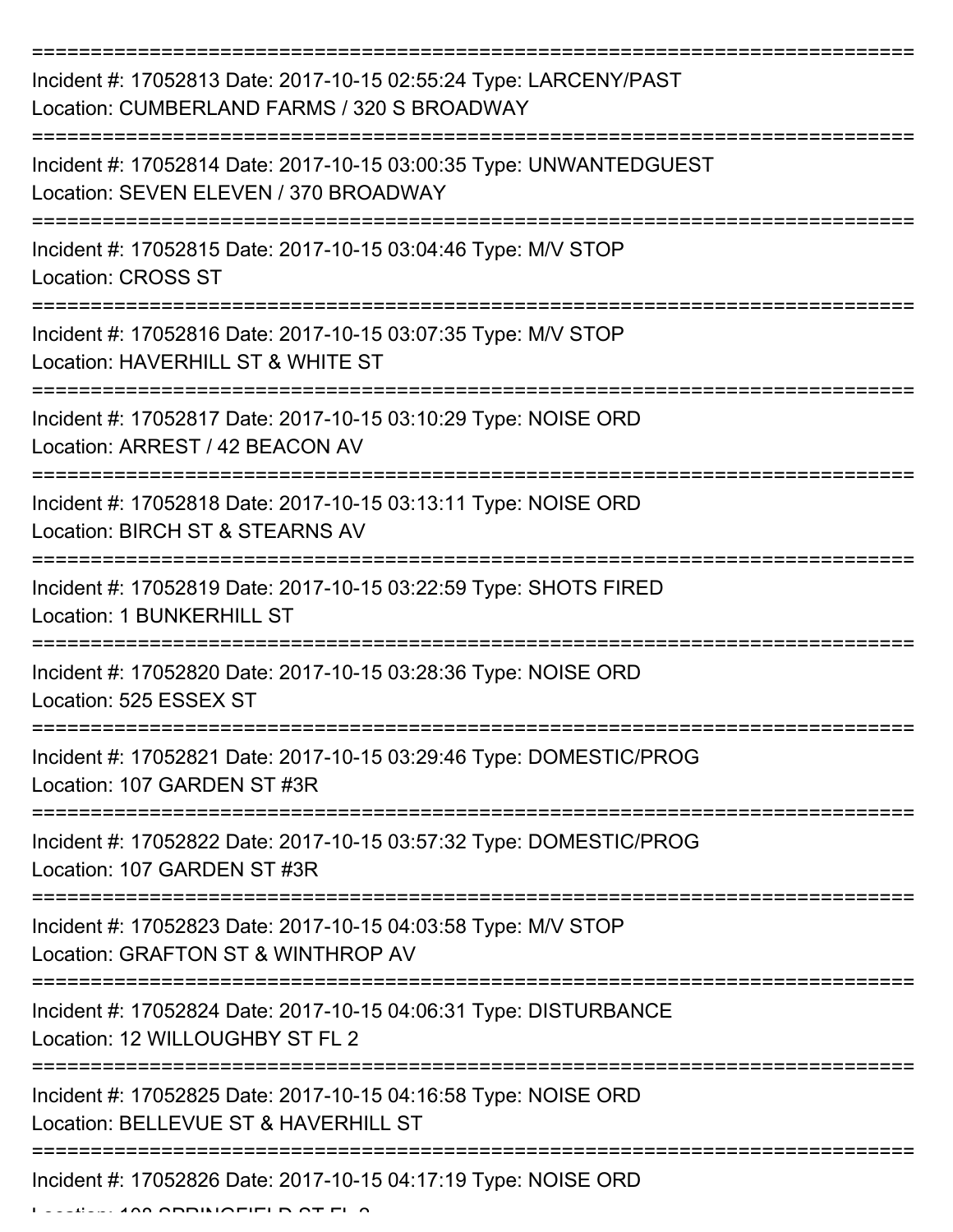| Incident #: 17052827 Date: 2017-10-15 04:21:53 Type: ALARMS<br>Location: DON KENNETT, INC. / 395 BROADWAY        |
|------------------------------------------------------------------------------------------------------------------|
| Incident #: 17052828 Date: 2017-10-15 04:42:35 Type: NOISE ORD<br>Location: 25 HANCOCK ST FL 2                   |
| Incident #: 17052829 Date: 2017-10-15 04:46:57 Type: DISTURBANCE<br>Location: 107 GARDEN ST FL 3R                |
| Incident #: 17052830 Date: 2017-10-15 05:12:16 Type: GENERAL SERV<br>Location: MCDONALDS / 50 BROADWAY           |
| Incident #: 17052831 Date: 2017-10-15 05:15:47 Type: GENERAL SERV<br>Location: 45 SPRINGFIELD ST                 |
| Incident #: 17052832 Date: 2017-10-15 06:06:46 Type: ALARMS<br>Location: WIRELESS SOLUTIONS / 206 S UNION ST     |
| Incident #: 17052833 Date: 2017-10-15 06:11:03 Type: NOISE ORD<br>Location: 201 CARLETON ST FL 1                 |
| Incident #: 17052834 Date: 2017-10-15 06:11:08 Type: E911 HANGUP<br>Location: ARREST / 107 GARDEN ST FL 3R       |
| Incident #: 17052835 Date: 2017-10-15 07:25:31 Type: NOISE ORD<br>Location: LAWRENCE ST & COMMON                 |
| Incident #: 17052836 Date: 2017-10-15 07:27:40 Type: M/V STOP<br>Location: WINTHROP AV & 495                     |
| Incident #: 17052837 Date: 2017-10-15 07:34:34 Type: WOMAN DOWN<br>Location: 10 DIAMOND ST #17 FL 2              |
| Incident #: 17052838 Date: 2017-10-15 07:42:41 Type: M/V STOP<br>Location: EXETER ST & WINTHROP AV               |
| Incident #: 17052839 Date: 2017-10-15 07:42:55 Type: ALARMS<br>Location: LAWRENCE FAMILY ACADEMY / 526 LOWELL ST |
| Incident #: 17052840 Date: 2017-10-15 07:44:39 Type: ASSIST FIRE<br>I anation: AMEC CT & DIMEDCINE ND            |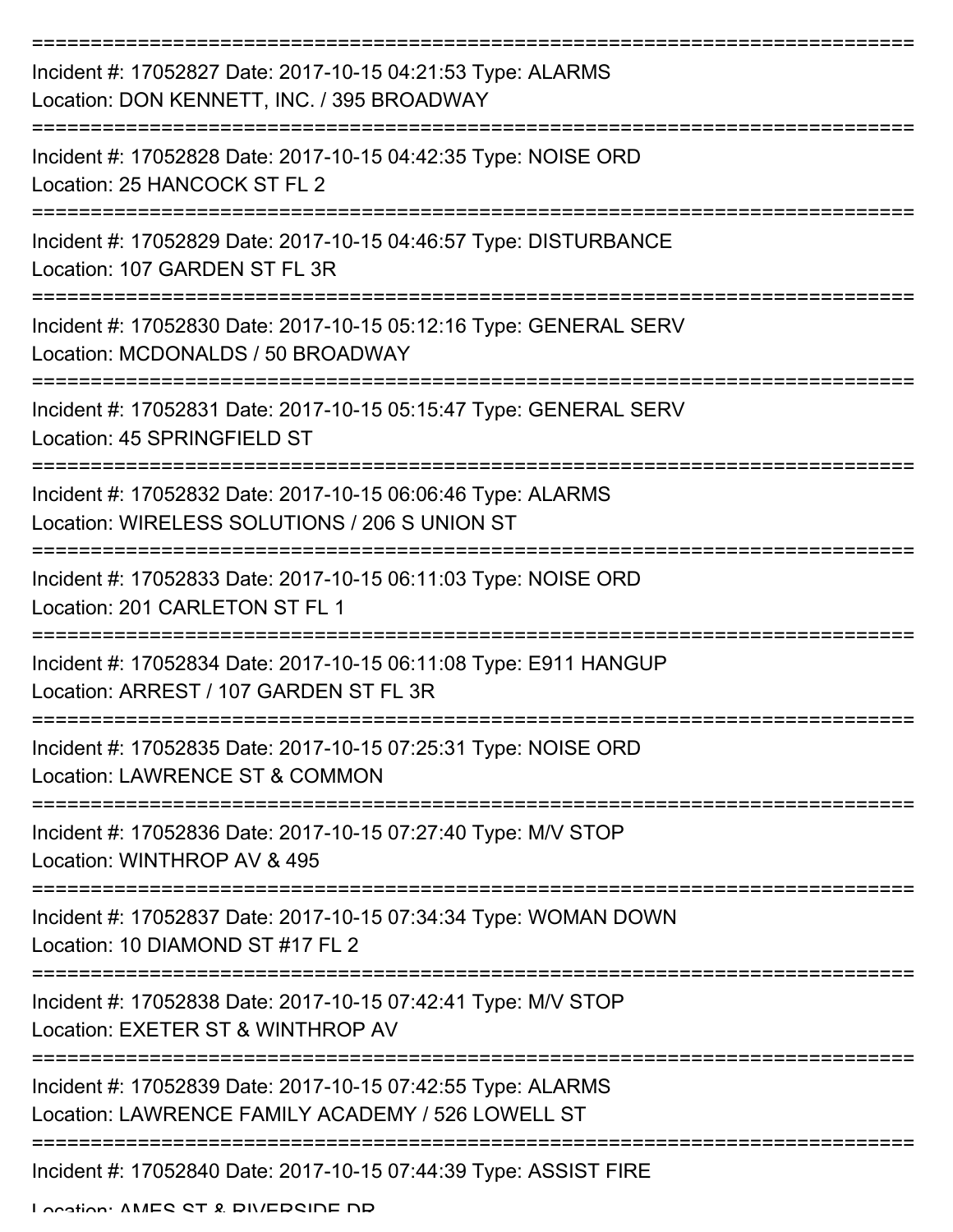| Incident #: 17052841 Date: 2017-10-15 07:45:42 Type: TRESPASSING<br>Location: WEST ST PARK / null                |
|------------------------------------------------------------------------------------------------------------------|
| Incident #: 17052843 Date: 2017-10-15 07:46:22 Type: ALARM/BURG<br>Location: 55 RESERVOIR ST                     |
| Incident #: 17052842 Date: 2017-10-15 07:48:06 Type: ALARMS<br>Location: GUILMETTE SCHOOL / 80 BODWELL ST        |
| Incident #: 17052844 Date: 2017-10-15 07:49:26 Type: NOISE ORD<br>Location: ARLINGTON ST & WALNUT ST             |
| Incident #: 17052845 Date: 2017-10-15 07:53:42 Type: DOMESTIC/PROG<br>Location: 11 FOREST ST                     |
| Incident #: 17052846 Date: 2017-10-15 08:05:12 Type: ALARMS<br>Location: LHA PD, HANCOCK COURTS / 65 HANCOCK ST  |
| Incident #: 17052847 Date: 2017-10-15 08:11:10 Type: MAL DAMAGE<br>Location: M/V / 53 BRADFORD ST                |
| Incident #: 17052848 Date: 2017-10-15 08:13:17 Type: SUS PERS/MV<br>Location: MCDONALDS / 50 BROADWAY            |
| Incident #: 17052849 Date: 2017-10-15 08:18:18 Type: M/V STOP<br>Location: BROADWAY & WATER ST                   |
| Incident #: 17052850 Date: 2017-10-15 08:23:09 Type: M/V STOP<br>Location: JAMES ST & MT VERNON ST               |
| Incident #: 17052851 Date: 2017-10-15 08:28:01 Type: M/V STOP<br>Location: AMES ST & ESSEX ST                    |
| Incident #: 17052852 Date: 2017-10-15 08:30:23 Type: ALARMS<br>Location: DAMARIS CORRENTE RESD. / 4 HOBSON ST #A |
| Incident #: 17052853 Date: 2017-10-15 09:02:46 Type: ALARM/BURG<br>Location: AMIGOS HOME CARE / 49 BLANCHARD ST  |
| --------------------------------<br>Incident #: 17052854 Date: 2017-10-15 09:28:18 Type: M/V STOP<br>L           |

Location: 11 IREMONT ST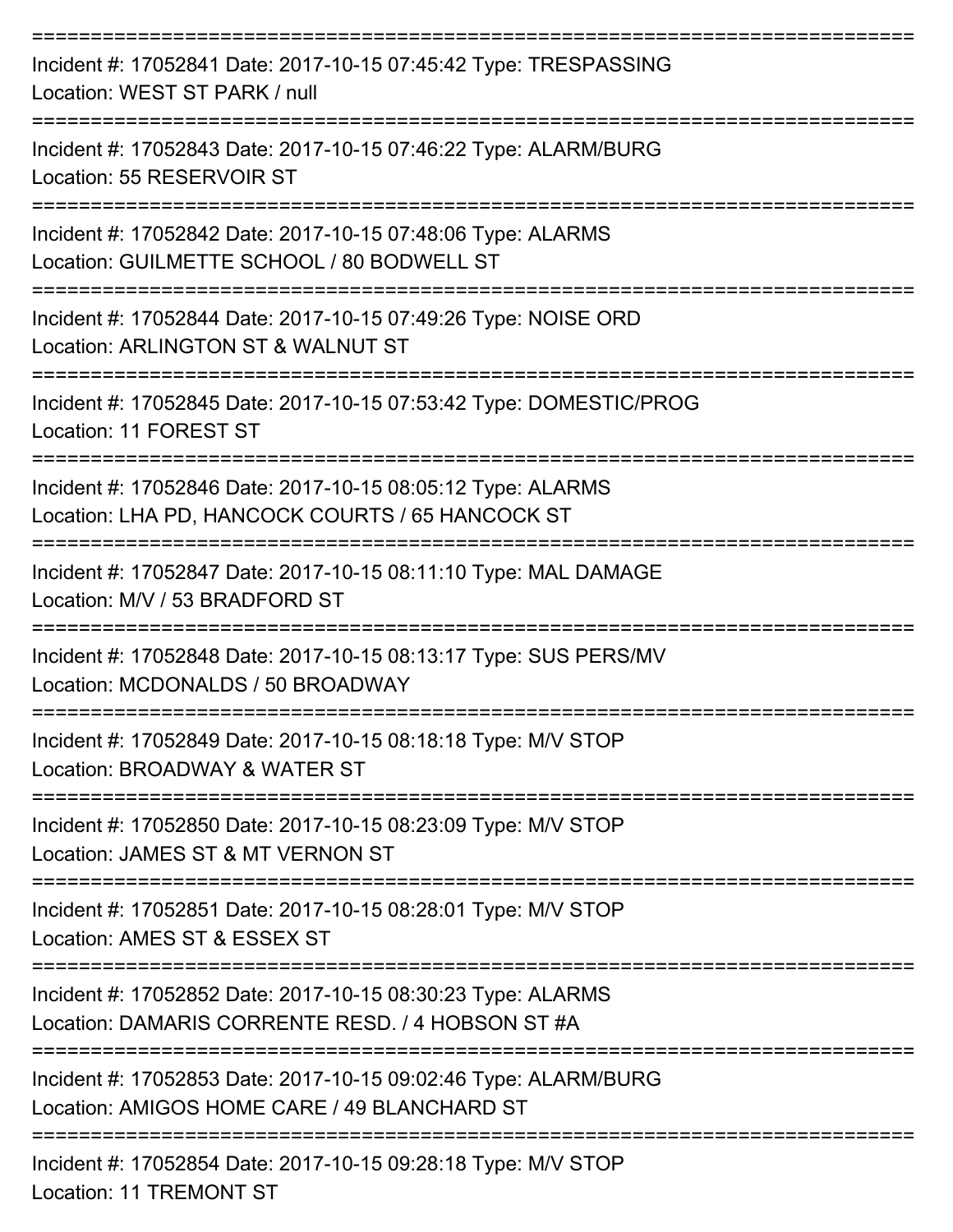| Incident #: 17052855 Date: 2017-10-15 09:34:46 Type: DOMESTIC/PAST<br>Location: 469 HAVERHILL ST                                                         |
|----------------------------------------------------------------------------------------------------------------------------------------------------------|
| ;===================================<br>Incident #: 17052856 Date: 2017-10-15 09:36:10 Type: ALARM/BURG<br>Location: 88 KNOX ST                          |
| Incident #: 17052857 Date: 2017-10-15 09:38:31 Type: M/V STOP<br>Location: CHESTNUT ST & SHORT ST                                                        |
| ======================<br>Incident #: 17052858 Date: 2017-10-15 09:43:01 Type: CK WELL BEING<br>Location: 630 HAVERHILL ST #A<br>----------------------- |
| Incident #: 17052859 Date: 2017-10-15 09:59:03 Type: M/V STOP<br>Location: 329 BROADWAY                                                                  |
| Incident #: 17052860 Date: 2017-10-15 10:00:59 Type: M/V STOP<br>Location: 231 JACKSON ST                                                                |
| Incident #: 17052861 Date: 2017-10-15 10:04:40 Type: B&E/MV/PAST<br>Location: 101 JACKSON ST                                                             |
| Incident #: 17052862 Date: 2017-10-15 10:05:22 Type: M/V STOP<br>Location: LORING ST & SHAWSHEEN RD                                                      |
| Incident #: 17052863 Date: 2017-10-15 10:08:21 Type: NOISE ORD<br>Location: 12 BRADFORD ST                                                               |
| Incident #: 17052864 Date: 2017-10-15 10:11:43 Type: M/V STOP<br>Location: S BOWDOIN ST & TAFT ST                                                        |
| Incident #: 17052865 Date: 2017-10-15 10:16:18 Type: LIC PLATE STO<br>Location: 315 BROADWAY                                                             |
| Incident #: 17052866 Date: 2017-10-15 10:16:25 Type: M/V STOP<br>Location: LORING ST & SHAWSHEEN RD                                                      |
| Incident #: 17052867 Date: 2017-10-15 10:16:53 Type: INVEST CONT<br>Location: 13 JACKSON ST                                                              |
| Incident #: 17052868 Date: 2017-10-15 10:24:17 Type: DRUG VIO<br>Location: BOXFORD ST & PHILLIPS ST                                                      |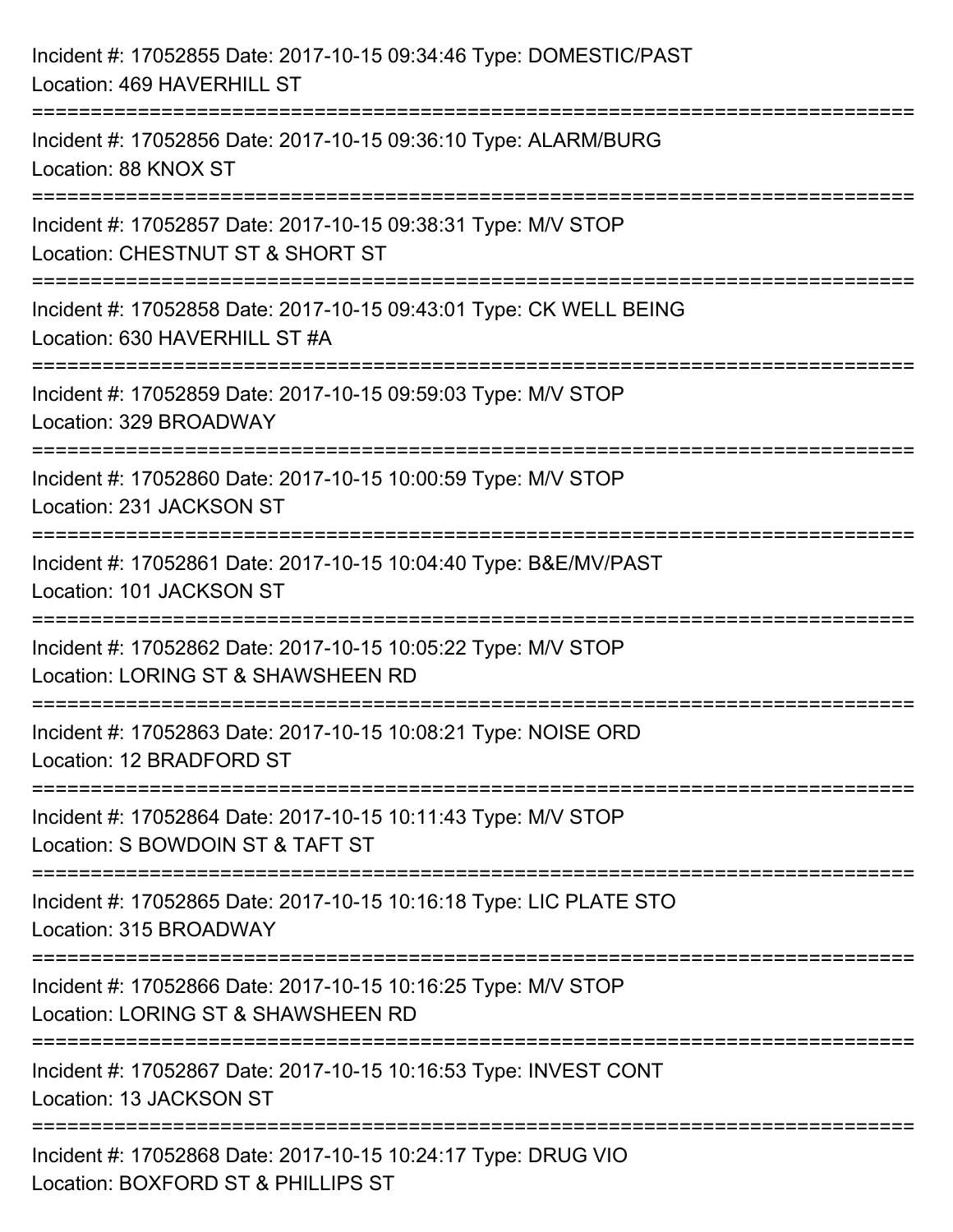| Incident #: 17052869 Date: 2017-10-15 10:35:18 Type: STOL/MV/PAS<br>Location: 285 ESSEX ST                                                |
|-------------------------------------------------------------------------------------------------------------------------------------------|
| Incident #: 17052870 Date: 2017-10-15 10:36:23 Type: M/V STOP<br>Location: FARNHAM ST & OSGOOD ST                                         |
| Incident #: 17052871 Date: 2017-10-15 10:38:44 Type: MAL DAMAGE<br>Location: SHOTS FIRED / 354 LOWELL ST<br>:============================ |
| Incident #: 17052872 Date: 2017-10-15 10:42:13 Type: DRUG VIO<br><b>Location: 51 KENDRICK ST</b>                                          |
| Incident #: 17052873 Date: 2017-10-15 10:44:11 Type: SUS PERS/MV<br>Location: TOW / 130 BAILEY ST                                         |
| Incident #: 17052874 Date: 2017-10-15 10:44:42 Type: LOUD NOISE<br><b>Location: EASTSIDE ST</b>                                           |
| Incident #: 17052875 Date: 2017-10-15 10:57:41 Type: STOLEN PROP<br>Location: 25 BOXFORD ST                                               |
| Incident #: 17052877 Date: 2017-10-15 11:01:10 Type: HIT & RUN M/V<br>Location: TOW / 101 MYRTLE ST                                       |
| Incident #: 17052876 Date: 2017-10-15 11:02:48 Type: M/V STOP<br>Location: ARREST-TOW--CENTRAL BRIDGE / null                              |
| Incident #: 17052878 Date: 2017-10-15 11:04:56 Type: M/V STOP<br>Location: 205 BROADWAY<br>----------------------------                   |
| Incident #: 17052879 Date: 2017-10-15 11:07:15 Type: NOISE ORD<br><b>Location: LINCOLN CT</b>                                             |
| Incident #: 17052880 Date: 2017-10-15 11:20:47 Type: GENERAL SERV<br>Location: TREE DOWN / 603 HAVERHILL ST                               |
| Incident #: 17052881 Date: 2017-10-15 11:30:57 Type: 911 HANG UP<br>Location: 166 SARATOGA ST                                             |
| Incident #: 17052882 Date: 2017-10-15 11:33:39 Type: M/V STOP<br>Location: 486 ESSEX ST                                                   |

===========================================================================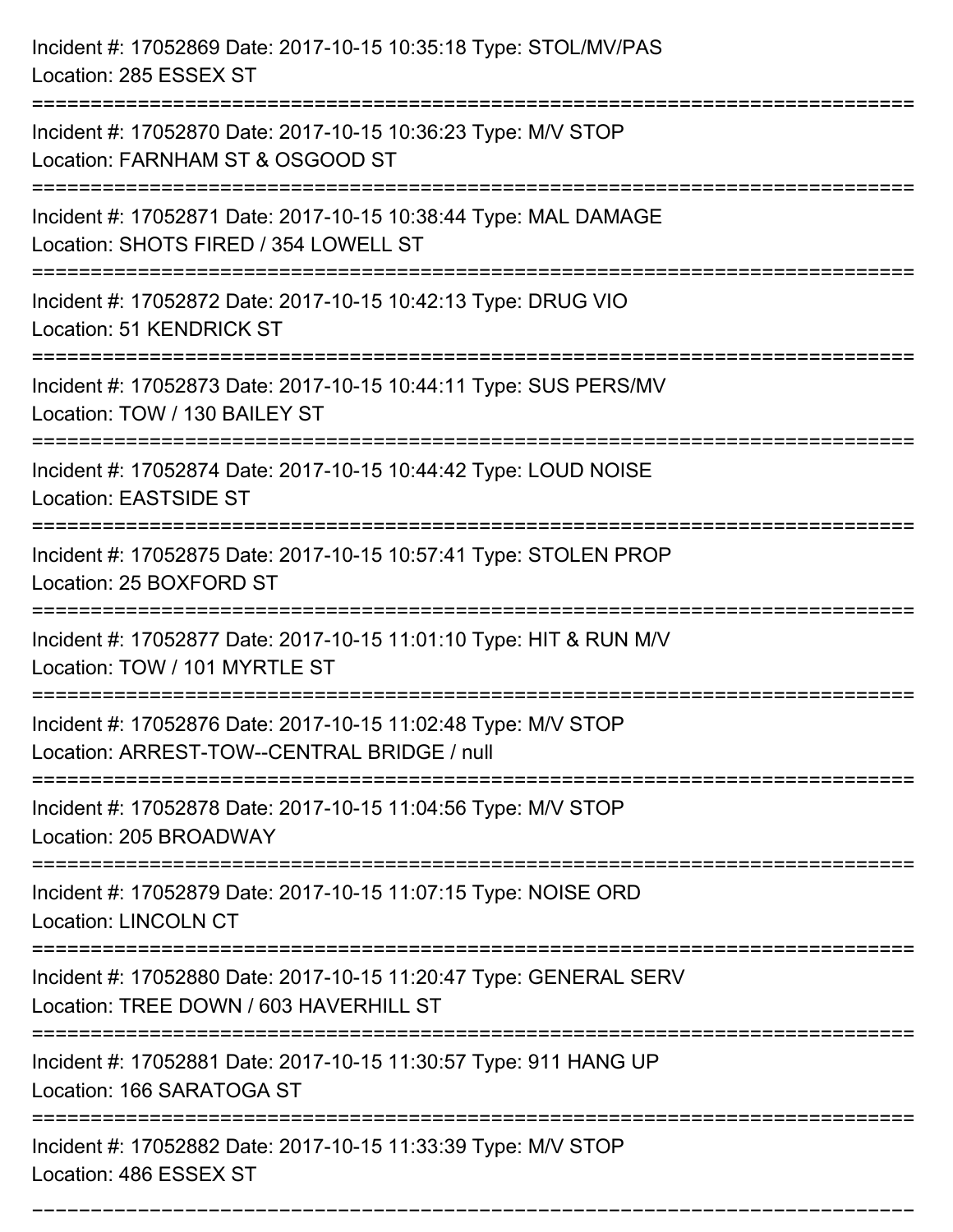| :==================== | Incident #: 17052883 Date: 2017-10-15 11:36:49 Type: INVEST CONT<br>Location: 25 BOXFORD ST FL 2                   |
|-----------------------|--------------------------------------------------------------------------------------------------------------------|
|                       | Incident #: 17052884 Date: 2017-10-15 11:45:01 Type: DRUG VIO<br>Location: ARREST / ALLSTON ST & HIGH ST           |
|                       | Incident #: 17052885 Date: 2017-10-15 11:45:26 Type: HIT & RUN M/V<br>Location: SAL'S RESTURANT / 354 MERRIMACK ST |
|                       | Incident #: 17052886 Date: 2017-10-15 12:08:58 Type: ALARM/BURG<br>Location: BEACON COURTS / 71 DUCKETT AV         |
|                       | Incident #: 17052887 Date: 2017-10-15 12:16:45 Type: NOISE ORD<br>Location: 245 ERVING AV                          |
|                       | Incident #: 17052888 Date: 2017-10-15 12:17:50 Type: SUS PERS/MV<br>Location: MOUNT VERNON PARK / MT VERNON ST     |
|                       | Incident #: 17052889 Date: 2017-10-15 12:41:35 Type: ALARMS<br>Location: FRANCIS RESD. / 12 MONROE ST              |
|                       | Incident #: 17052890 Date: 2017-10-15 12:58:15 Type: SUS PERS/MV<br><b>Location: 10 STEVENS AV</b>                 |
|                       | Incident #: 17052891 Date: 2017-10-15 13:00:49 Type: DRUG OVERDOSE<br>Location: ONEIL PARK / LAWRENCE ST           |
|                       | Incident #: 17052892 Date: 2017-10-15 13:16:44 Type: DISTURBANCE<br>Location: 67 BRUCE ST                          |
|                       | Incident #: 17052893 Date: 2017-10-15 13:23:10 Type: SUS PERS/MV<br>Location: 94 GREENFIELD ST                     |
|                       | Incident #: 17052894 Date: 2017-10-15 13:24:45 Type: M/V STOP<br><b>Location: PARK ST</b>                          |
|                       | Incident #: 17052895 Date: 2017-10-15 13:29:38 Type: STOLEN PROP<br>Location: FAMILY DOLLAR / 320 S BROADWAY       |
|                       | Incident #: 17052896 Date: 2017-10-15 13:38:25 Type: 209A/VIOLATION<br>Location: WALK IN / 170 PARK ST             |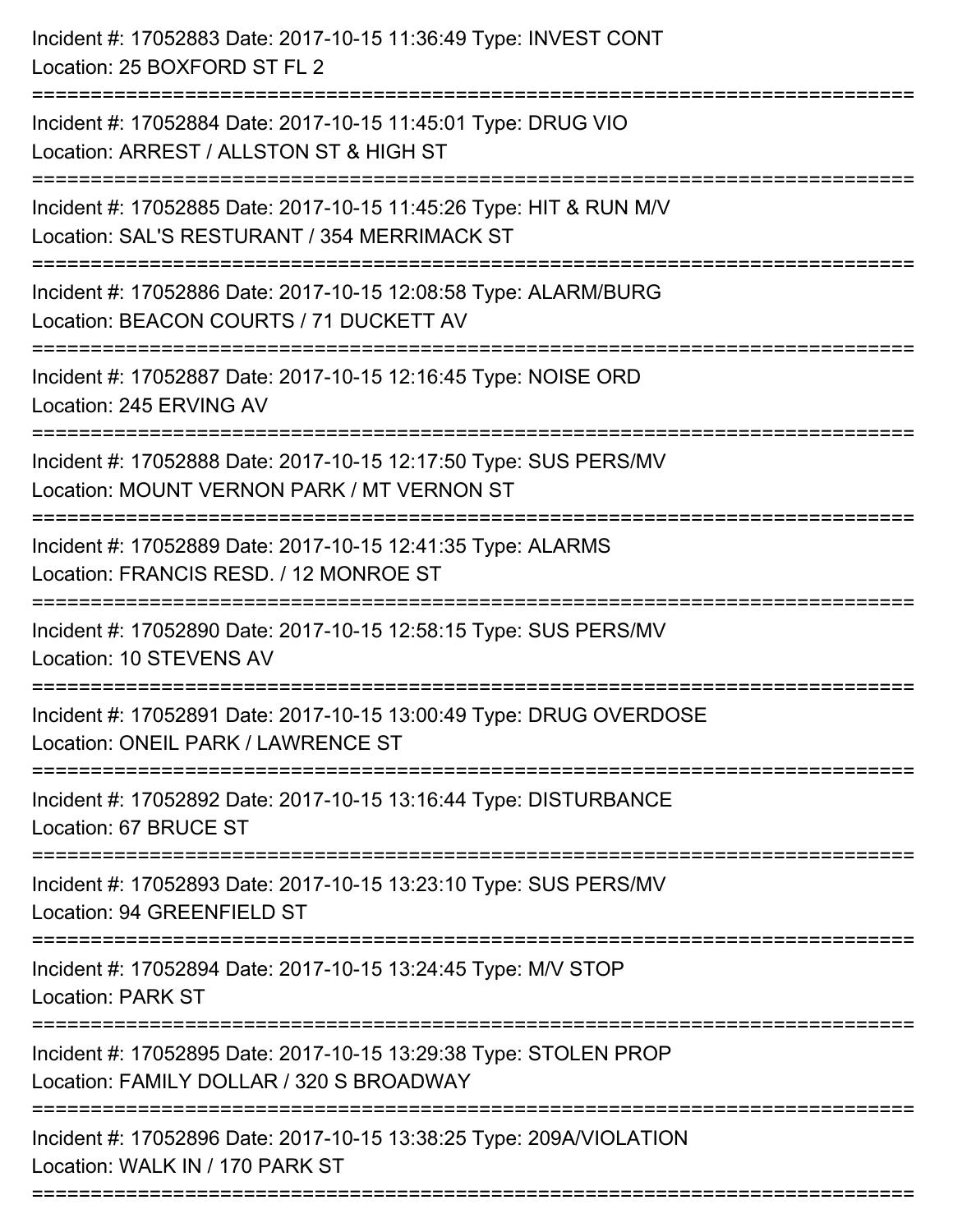Location: 209 JACKSON ST FL 1 REAR

| Incident #: 17052898 Date: 2017-10-15 13:43:28 Type: LOST PROPERTY<br>Location: LAWRENCE ST & PARK ST                 |
|-----------------------------------------------------------------------------------------------------------------------|
| Incident #: 17052899 Date: 2017-10-15 13:58:00 Type: OUTSIDE WORK<br>Location: NATIONAL GRID / AMES ST & RIVERSIDE DR |
| Incident #: 17052900 Date: 2017-10-15 14:10:51 Type: GENERAL SERV<br>Location: 4 MARKET ST                            |
| Incident #: 17052903 Date: 2017-10-15 14:11:39 Type: UNWANTEDGUEST<br>Location: BROADWAY & ESSEX ST                   |
| Incident #: 17052901 Date: 2017-10-15 14:11:57 Type: NOISE ORD<br>Location: 130 HIGH ST                               |
| Incident #: 17052902 Date: 2017-10-15 14:12:58 Type: NOTIFICATION<br>Location: 103 HAWTHORNE WAY #222                 |
| Incident #: 17052904 Date: 2017-10-15 14:15:05 Type: MEDIC SUPPORT<br>Location: 10 HAWLEY ST                          |
| Incident #: 17052905 Date: 2017-10-15 14:43:51 Type: DISTURBANCE<br>Location: 71 RAILROAD ST                          |
| Incident #: 17052906 Date: 2017-10-15 14:56:02 Type: ALARMS<br>Location: SAUNDERS CROSSING / 11 DIAMOND ST            |
| Incident #: 17052908 Date: 2017-10-15 15:10:47 Type: NOTIFICATION<br>Location: 60 DARTMOUTH ST                        |
| Incident #: 17052907 Date: 2017-10-15 15:10:57 Type: M/V STOP<br>Location: 57 BODWELL ST                              |
| Incident #: 17052909 Date: 2017-10-15 15:12:36 Type: DRUG OVERDOSE<br>Location: 8 JACKSON TER                         |
| Incident #: 17052910 Date: 2017-10-15 15:17:42 Type: M/V STOP<br>Location: 5HK661 MEDFORD ST                          |
|                                                                                                                       |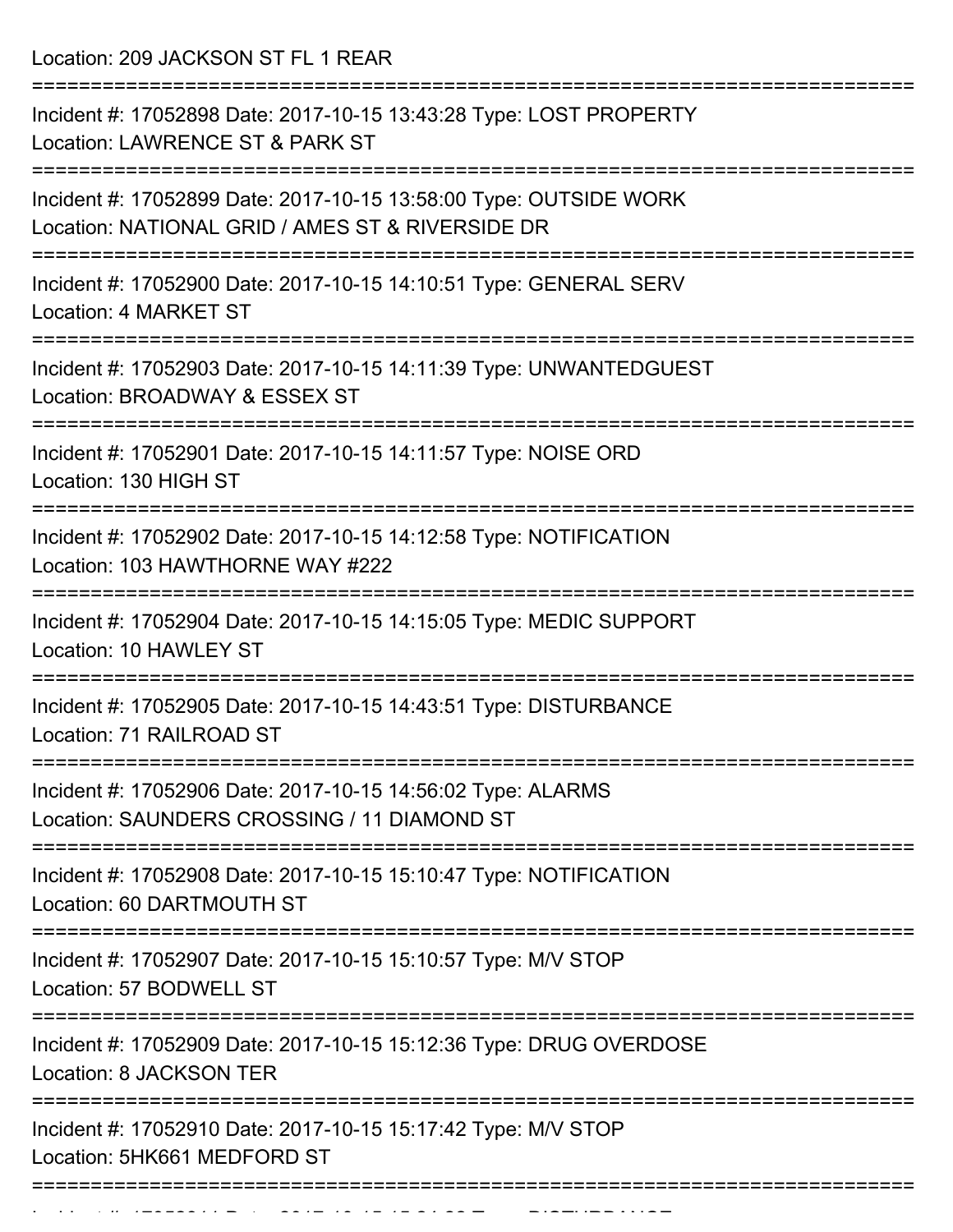Location: 125 SPRINGFIELD ST

| Incident #: 17052912 Date: 2017-10-15 15:54:14 Type: DOMESTIC/PAST<br>Location: LAWRENCE ST & MAPLE ST                |
|-----------------------------------------------------------------------------------------------------------------------|
| Incident #: 17052913 Date: 2017-10-15 15:58:32 Type: MEDIC SUPPORT<br>Location: LAWRENCE HIGH SCHOOL / 70 N PARISH RD |
| Incident #: 17052914 Date: 2017-10-15 16:07:03 Type: LOST PROPERTY<br>Location: 163 PARK ST                           |
| Incident #: 17052917 Date: 2017-10-15 16:09:51 Type: MEDIC SUPPORT<br>Location: 330 JACKSON ST FL 2                   |
| Incident #: 17052916 Date: 2017-10-15 16:10:00 Type: STOL/MV/PAS<br>Location: 380 BROADWAY                            |
| Incident #: 17052915 Date: 2017-10-15 16:10:01 Type: DISABLED MV<br>Location: S UNION ST & WINTHROP AV                |
| Incident #: 17052918 Date: 2017-10-15 16:23:59 Type: NOISE ORD<br>Location: 8 COOLIDGE ST                             |
| Incident #: 17052919 Date: 2017-10-15 17:02:02 Type: LARCENY/PAST<br>Location: 280 S UNION ST                         |
| Incident #: 17052920 Date: 2017-10-15 17:05:27 Type: B&E/MV/PAST<br>Location: AMESBURY ST & COMMON ST                 |
| Incident #: 17052921 Date: 2017-10-15 17:12:08 Type: A&B PAST<br>Location: 17 PLATT ST                                |
| Incident #: 17052923 Date: 2017-10-15 17:32:10 Type: DOMESTIC/PAST<br>Location: 105 HAVERHILL ST FL 2                 |
| Incident #: 17052922 Date: 2017-10-15 17:32:25 Type: M/V STOP<br>Location: S UNION ST & SALEM ST                      |
| Incident #: 17052924 Date: 2017-10-15 17:33:53 Type: UNWANTEDGUEST<br>Location: 12 WILLOUGHBY ST FL 2                 |
|                                                                                                                       |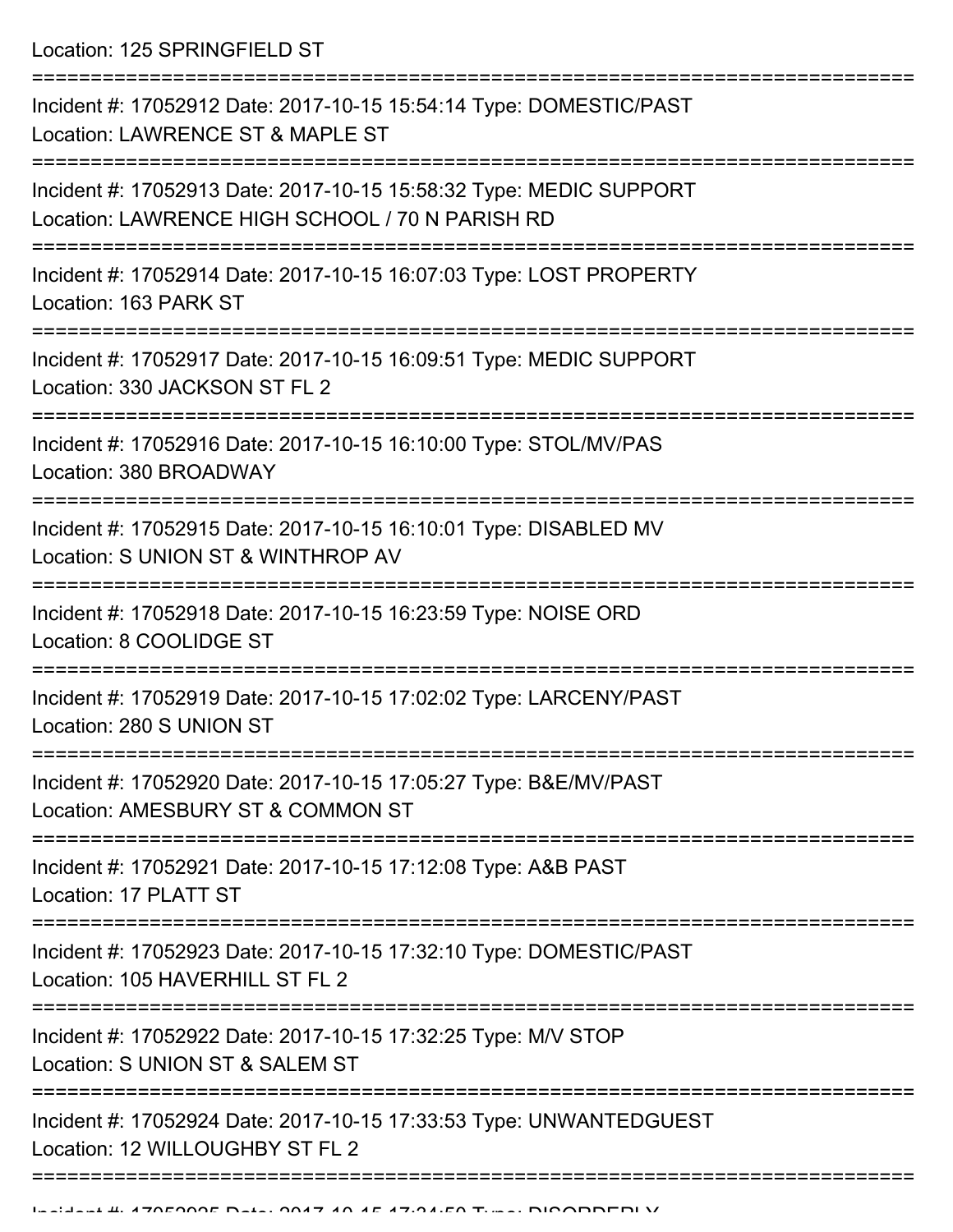| <b>Location: MARIE LN</b>                                                                                                                |
|------------------------------------------------------------------------------------------------------------------------------------------|
| Incident #: 17052926 Date: 2017-10-15 17:38:40 Type: WOMAN DOWN<br>Location: 198 PARK ST                                                 |
| Incident #: 17052927 Date: 2017-10-15 17:45:44 Type: M/V STOP<br>Location: S UNION ST & SALEM ST                                         |
| Incident #: 17052930 Date: 2017-10-15 17:48:26 Type: WARRANT SERVE<br>Location: ARREST--AMABLE / 260 JACKSON ST                          |
| Incident #: 17052929 Date: 2017-10-15 17:48:52 Type: M/V STOP<br>Location: S UNION ST & SALEM ST                                         |
| Incident #: 17052928 Date: 2017-10-15 17:48:55 Type: SHOPLIFTING<br>Location: 77 S UNION ST                                              |
| Incident #: 17052931 Date: 2017-10-15 17:53:15 Type: M/V STOP<br>Location: S UNION ST & SALEM ST                                         |
| Incident #: 17052932 Date: 2017-10-15 17:55:36 Type: M/V STOP<br>Location: S UNION ST & SALEM ST<br>------------------------------------ |
| Incident #: 17052933 Date: 2017-10-15 17:56:30 Type: UNWANTEDGUEST<br>Location: 91 NEWBURY ST FL 2                                       |
| Incident #: 17052934 Date: 2017-10-15 18:00:22 Type: AUTO ACC/NO PI<br>Location: ALDER ST & BENNINGTON ST                                |
| Incident #: 17052935 Date: 2017-10-15 18:07:49 Type: M/V STOP<br>Location: KINGSTON ST & S BROADWAY                                      |
| Incident #: 17052936 Date: 2017-10-15 18:08:28 Type: M/V STOP<br>Location: JACKSON ST & METHUEN ST                                       |
| Incident #: 17052937 Date: 2017-10-15 18:11:20 Type: LOUD NOISE<br>Location: PEMBERTON PARK / 0 BROADWAY                                 |
| Incident #: 17052938 Date: 2017-10-15 18:17:34 Type: 209A/SERVE<br>Location: 13 PORTLAND ST                                              |
|                                                                                                                                          |

Incident #: 17052939 Date: 2017-10-15 18:21:33 Type: A&B PROG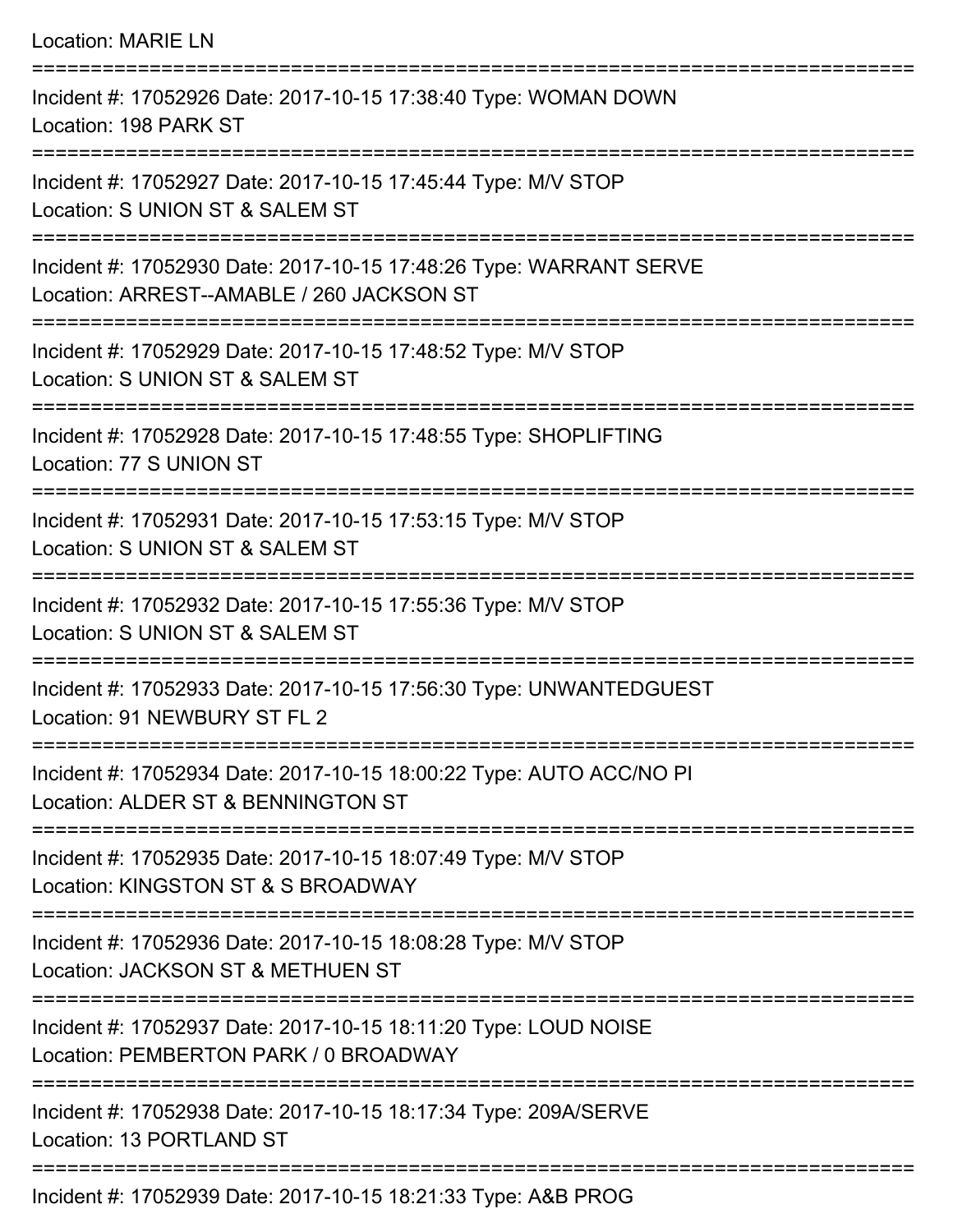| Incident #: 17052940 Date: 2017-10-15 18:23:23 Type: GENERAL SERV<br>Location: 57 HANCOCK ST           |
|--------------------------------------------------------------------------------------------------------|
| Incident #: 17052941 Date: 2017-10-15 18:29:54 Type: SHOTS FIRED<br>Location: 39 MAPLE ST              |
| Incident #: 17052942 Date: 2017-10-15 18:49:31 Type: M/V STOP<br>Location: PORTLAND ST & TEMPLE ST     |
| Incident #: 17052943 Date: 2017-10-15 18:53:10 Type: AUTO ACC/NO PI<br>Location: 113 MYRTLE ST         |
| Incident #: 17052944 Date: 2017-10-15 19:00:02 Type: INVESTIGATION<br>Location: 74 UNION ST            |
| Incident #: 17052945 Date: 2017-10-15 19:12:16 Type: HIT & RUN M/V<br>Location: 137 HIGH ST            |
| Incident #: 17052946 Date: 2017-10-15 19:22:04 Type: INVEST CONT<br>Location: 287 S BROADWAY           |
| Incident #: 17052947 Date: 2017-10-15 19:37:52 Type: AUTO ACC/PI<br>Location: JACKSON ST & KENDRICK ST |
| Incident #: 17052949 Date: 2017-10-15 19:38:05 Type: AUTO ACC/PI<br>Location: JACKSON ST & KENDRICK ST |
| Incident #: 17052948 Date: 2017-10-15 19:38:24 Type: NOISE ORD<br>Location: 550 BROADWAY               |
| Incident #: 17052950 Date: 2017-10-15 19:40:25 Type: KEEP PEACE<br>Location: 77 S UNION ST             |
| Incident #: 17052951 Date: 2017-10-15 19:43:34 Type: M/V STOP<br>Location: GRAFTON ST & WINTHROP AV    |
| Incident #: 17052952 Date: 2017-10-15 19:45:38 Type: FIGHT<br>Location: CAULKINS CT & WATER ST         |
| Incident #: 17052953 Date: 2017-10-15 19:53:11 Type: M/V STOP                                          |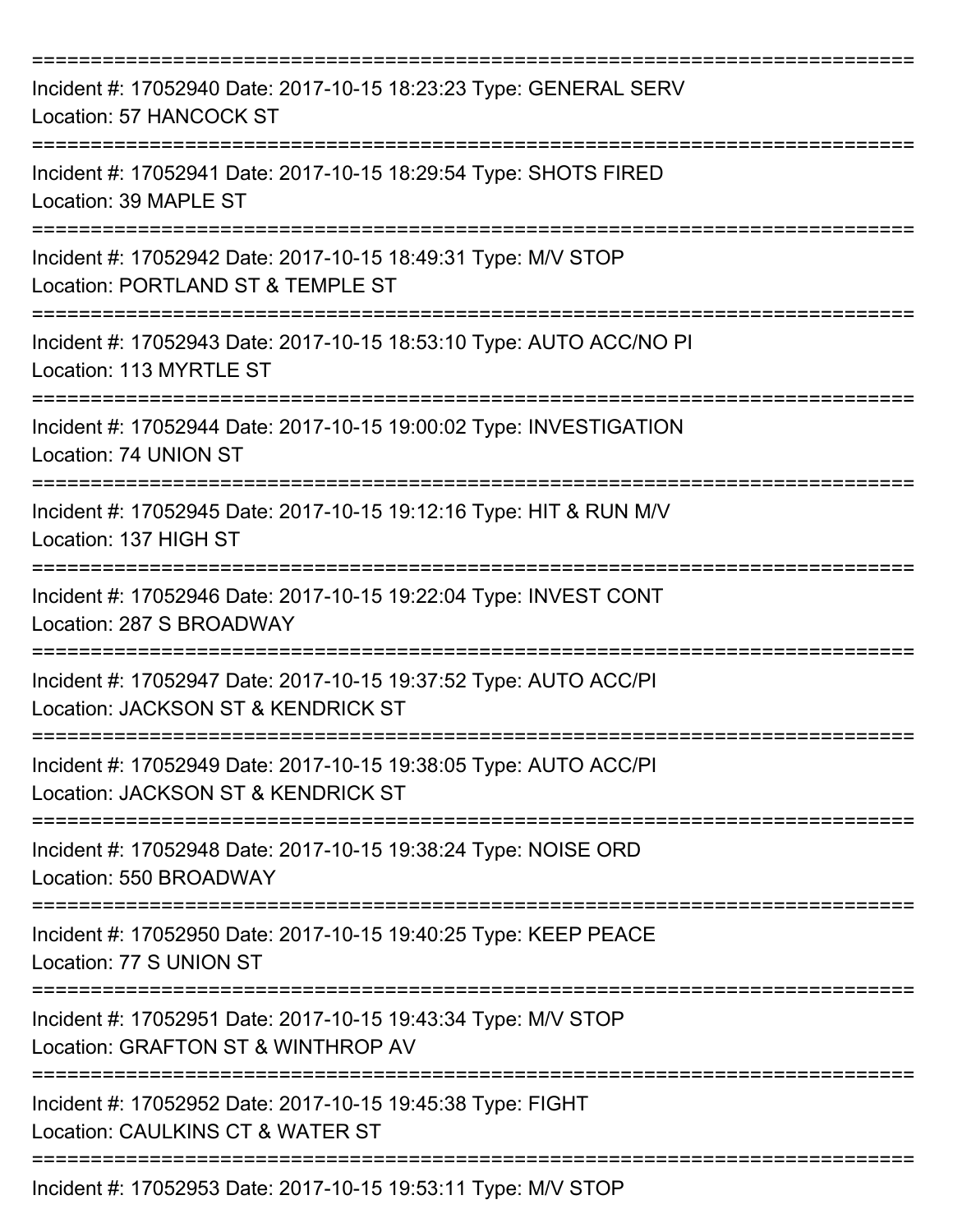| Incident #: 17052954 Date: 2017-10-15 20:00:06 Type: SHOTS FIRED<br>Location: 121 FARNHAM ST                               |
|----------------------------------------------------------------------------------------------------------------------------|
| Incident #: 17052955 Date: 2017-10-15 20:08:25 Type: HIT & RUN M/V<br>Location: 262 AMES ST                                |
| Incident #: 17052956 Date: 2017-10-15 20:10:31 Type: AUTO ACC/NO PI<br>Location: AMES ST & HAVERHILL ST                    |
| Incident #: 17052957 Date: 2017-10-15 20:14:01 Type: UNWANTEDGUEST<br>Location: 10 MONMOUTH ST FL 1                        |
| Incident #: 17052958 Date: 2017-10-15 20:17:32 Type: SUS PERS/MV<br>Location: COMMONWEALTH MOTOR CHEVY / 1 COMMONWEALTH DR |
| Incident #: 17052959 Date: 2017-10-15 20:19:15 Type: NOISE ORD<br>Location: 53 PORTLAND ST                                 |
| Incident #: 17052960 Date: 2017-10-15 20:21:00 Type: MAL DAMAGE<br>Location: COMMON ST & LAWRENCE ST                       |
| Incident #: 17052961 Date: 2017-10-15 20:27:40 Type: LOUD NOISE<br>Location: HAVERHILL ST & UNION ST                       |
| Incident #: 17052962 Date: 2017-10-15 20:29:18 Type: NOISE ORD<br>Location: 1 FLORENCE CT                                  |
| Incident #: 17052963 Date: 2017-10-15 20:30:40 Type: LOUD NOISE<br>Location: EMMETT ST & KINGSTON ST                       |
| Incident #: 17052964 Date: 2017-10-15 20:36:37 Type: DOMESTIC/PROG<br>Location: 49 WILLOW ST                               |
| Incident #: 17052965 Date: 2017-10-15 20:39:34 Type: HIT & RUN M/V<br>Location: 1004 ESSEX ST                              |
| Incident #: 17052966 Date: 2017-10-15 20:54:10 Type: MAN DOWN<br>Location: FALLS BRIDGE / NORTH SIDE                       |
| Incident #: 17052967 Date: 2017-10-15 20:54:54 Type: DRUG OVERDOSE                                                         |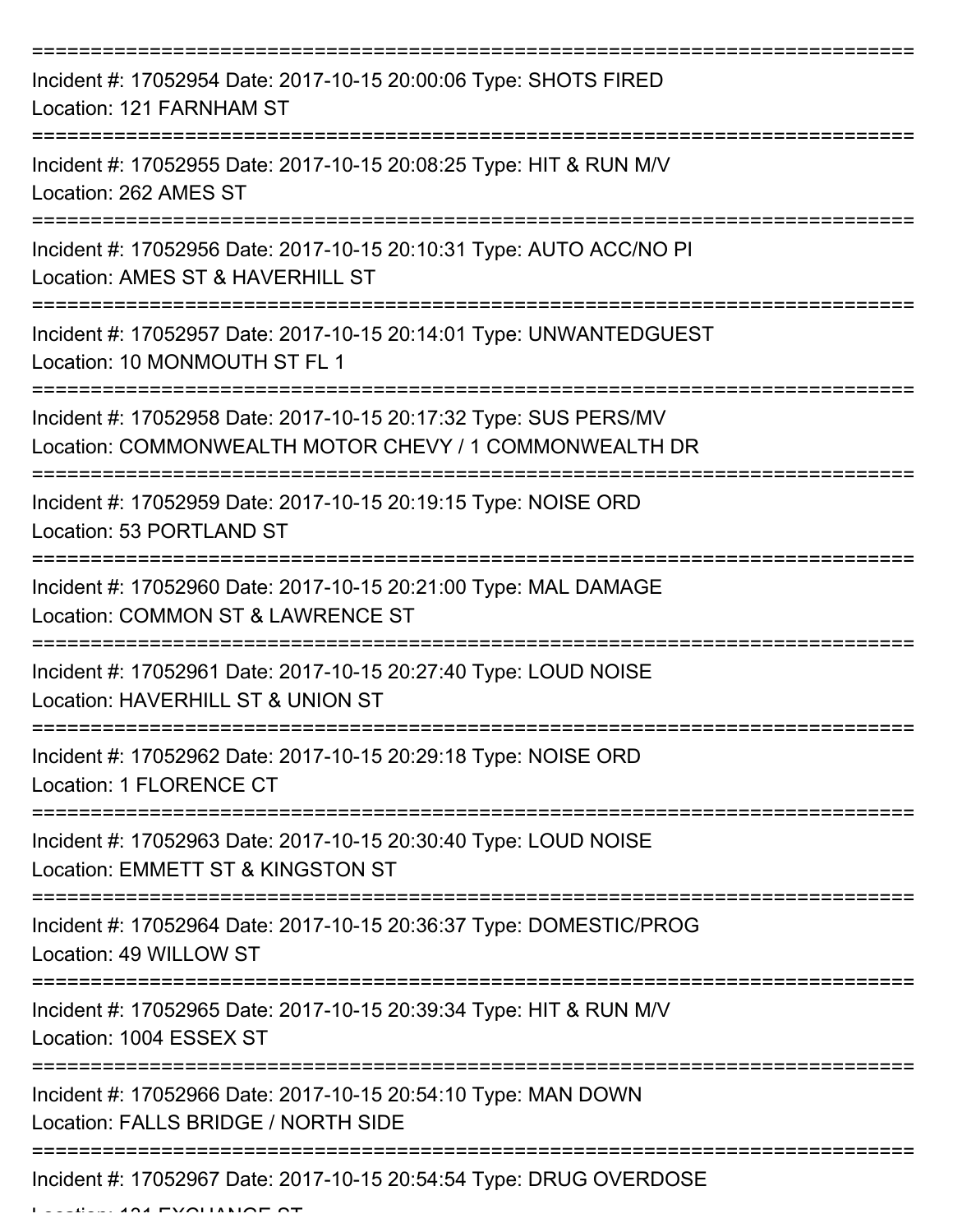| Incident #: 17052968 Date: 2017-10-15 21:02:42 Type: HARASSMENT<br>Location: 109 GARDEN ST                         |
|--------------------------------------------------------------------------------------------------------------------|
| Incident #: 17052969 Date: 2017-10-15 21:07:33 Type: MEDIC SUPPORT<br>Location: 8 S BROADWAY                       |
| Incident #: 17052970 Date: 2017-10-15 21:16:54 Type: B&E/PROG<br><b>Location: 5 MERRIMACK ST</b>                   |
| Incident #: 17052971 Date: 2017-10-15 21:30:44 Type: LOUD NOISE<br>Location: 53 BRADFORD ST #3                     |
| Incident #: 17052972 Date: 2017-10-15 21:32:53 Type: DRUG INVEST<br>Location: 52 WILMOT ST                         |
| Incident #: 17052973 Date: 2017-10-15 21:40:40 Type: ALARM/BURG<br>Location: TONY COPPOLA RESIDENCE / 10 NORRIS ST |
| Incident #: 17052974 Date: 2017-10-15 21:59:23 Type: TRESPASSING<br>Location: 360 BROADWAY                         |
| Incident #: 17052975 Date: 2017-10-15 22:00:03 Type: UNWANTEDGUEST<br>Location: 54 BODWELL ST                      |
| Incident #: 17052976 Date: 2017-10-15 22:03:36 Type: SHOTS FIRED<br>Location: BUTLER ST & MARGIN ST                |
| Incident #: 17052977 Date: 2017-10-15 22:09:31 Type: DISTURBANCE<br>Location: 379 METHUEN ST                       |
| Incident #: 17052978 Date: 2017-10-15 22:21:22 Type: TOW OF M/V<br>Location: TRESPASS / 2 INMAN ST                 |
| Incident #: 17052979 Date: 2017-10-15 22:27:25 Type: B&E/ATTEMPY<br>Location: 29 BERKELEY ST FL 2                  |
| Incident #: 17052980 Date: 2017-10-15 22:31:50 Type: M/V STOP<br>Location: 396 SOUTH BROADWAY                      |
| Incident #: 17052981 Date: 2017-10-15 22:33:00 Type: SUS PERS/MV                                                   |

Location: WINTHDOD AV